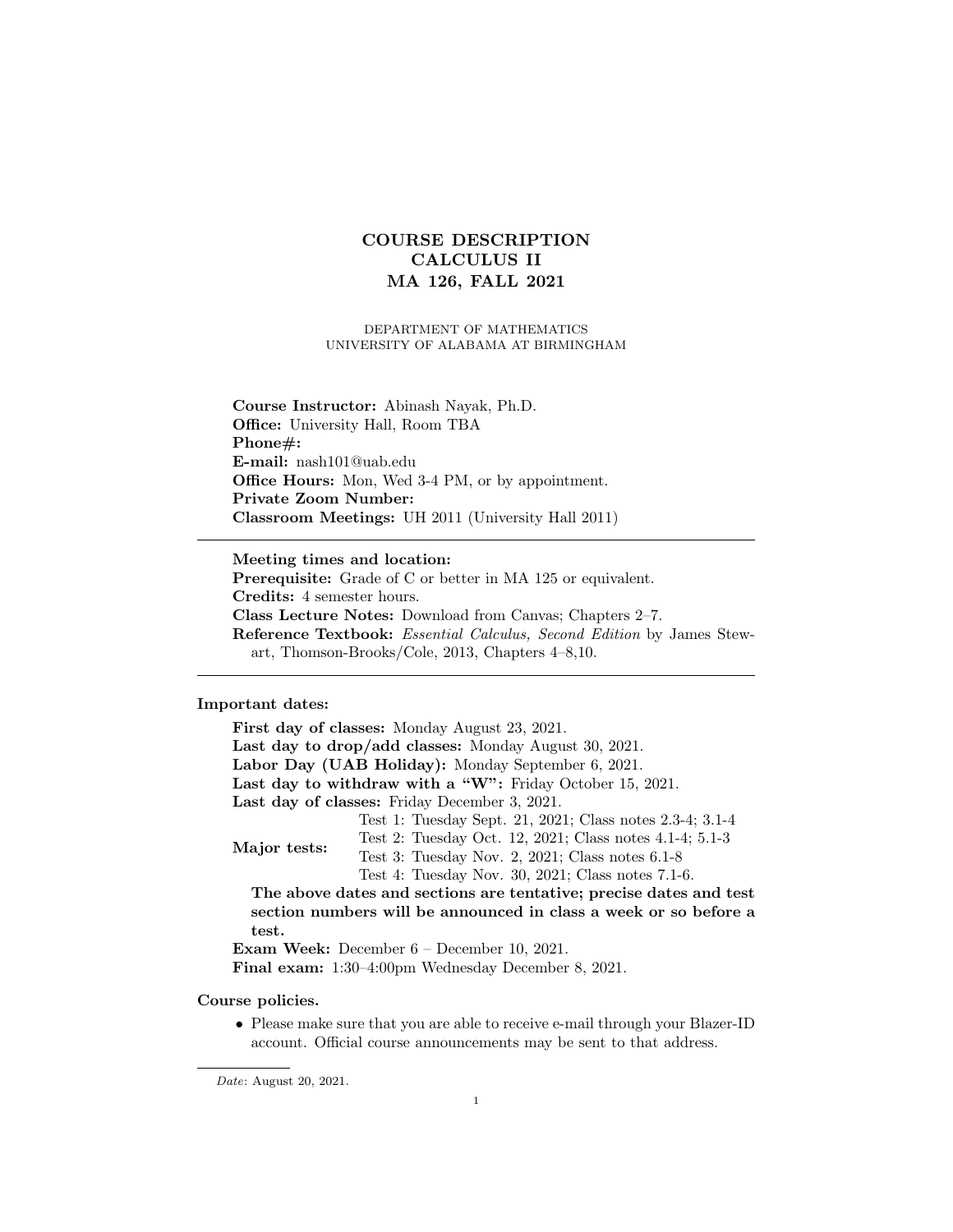#### 2 DEPARTMENT OF MATHEMATICS UNIVERSITY OF ALABAMA AT BIRMINGHAM

- If you are contacted by the Early Alert Program, consider taking advantage of their services; see Student Resources on the Blazernet website.
- For disability accommodations contact DSS at 934-4205 or at  $dss@uab.edu$ .
- The lowest weekly homework grade will be dropped to account for any missed assignments due to illness or any other circumstance.
- If a test is missed due to a serious verifiable circumstance or official university business, the test grade will be replaced with the properly rescaled final exam score. You must advise the instructor of such circumstances at the earliest possibility before the exam takes place.
- While calculators that do not have access to the internet are permitted, no books or notes will be allowed during the tests, except that one  $8.5'' \times 11''$ sheet of your own construction may be used in each test/final.

### Methods of teaching and learning.

- 27 110-minute class meetings consisting of lectures and discussions of examples and homework problems. Time for four in-class tests is included.
- Students are expected to undertake at least 10 hours of private study and homework per week during the term.
- The second half of the Thursday class is devoted to a weekly tutorial designed to provide you with assistance in completing the homework assignment for the week. The assignments are always due on Friday of each week. Late submissions will be graded for correctness, but will not count toward the course score.
- Homework Due: By Friday 5 PM, unless otherwise notified.
- During test weeks, half of the test day class will be devoted for the test, also half of a previous week's class will be used in similar fashion as a tutorial for your test review problems, which I will distribute at least a week before each test.

Aims of the course. Upon successful completion of the course a student

- understands the concept of definite integral;
- is able to apply the definite integral to find volumes, work, and arc length;
- knows the basic techniques of integration;
- is able to apply Calculus concepts to problems in Physics and Engineering;
- understands the concept of a vector, can perform basic vector calculations, and is able to use vectors to describe lines and planes in space;
- understands the concept of vector-valued functions, and is able to use vector functions to describe parametric curves, tangent vectors and velocity;
- is able to determine the convergence/divergence of improper integrals, sequences, and infinite series; and
- can find power series representations of functions and use them for approximation, evaluation of integrals, and limits.

The understanding of a concept is demonstrated by an ability to solve pertinent problems related to that concept.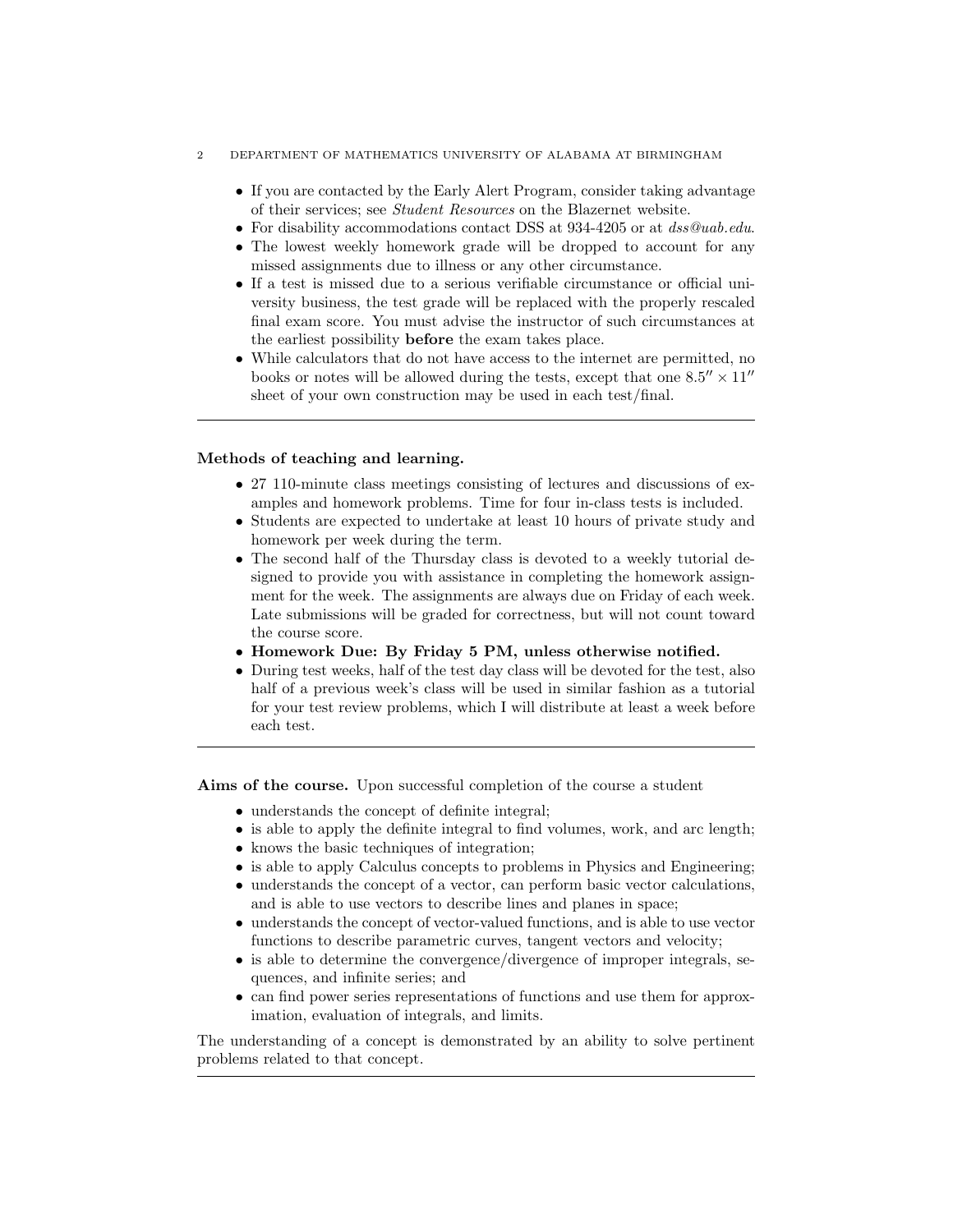- Basic techniques of integration including substitution, integration by parts, partial fractions and the use of tables.
- Applications of integration (area, volume, work).
- Vectors in three dimensions, their geometric and algebraic representation, dot product and cross product.
- Equations of lines and planes.
- Vector functions and parametric curves, tangent vectors, arc length, velocity and speed.
- Sequences and series, power series.

#### Assessment procedures.

- Student achievement will be assessed by the following measures:
	- Regular graded homework. Written homework will be assigned on Monday of each week (except for weeks preceding a test week) and due on Friday of the same week. Homework contributes 40% to the course average. Problems on tests are modeled after homework problems. Staying on top of homework is therefore extremely important.
	- $-$  Four 50-minute tests. Each test contributes  $9\%$  to the course average and typically includes a mixture of shorter questions (or parts of questions) designed to test insight and manipulative skills, together with longer problems requiring in-depth understanding, including "word" problems.
	- 150-minute comprehensive final examination. The final is comprehensive and contributes 24% to the course average.
- Your course performance is your course average, which is a number between 0 and 100 obtained by adding the scores, weighted as above, from the homework, tests, and final.
- Your final grade is determined according to the following table: Course performance: 88-100 75-87 62-74 50-61 below 50 Final Grade: A B C D F
- After the final exam score and grades have been entered, grades may be checked via https://www.uab.edu/cas/mathematics/resources under the heading Check Grades.

## Tips.

- Help is available in the Math Learning Lab, if you can't find me.
- Working steadily, regularly attending class, and asking lots of questions when you are stuck (a practice I strongly encourage !), all increase your chances of success.
- Ultimately, you are in charge of your mathematics education, but I am more than willing to help you chart a effective path through the Calculus wilderness.
- Remember, being a full-time student is a full-time job.